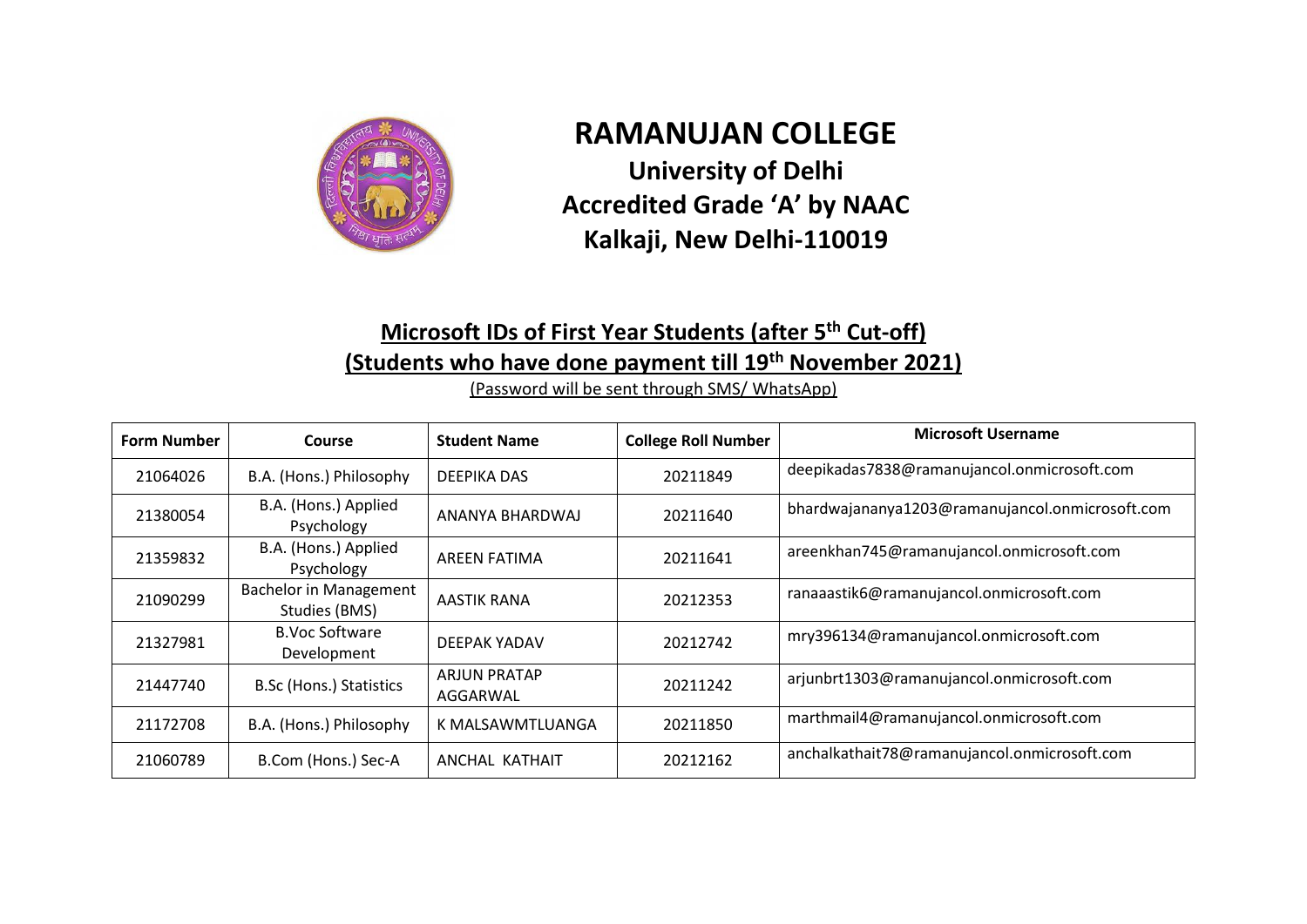| 21086710 | B.Com. (Hons.) Sec-A                                            | <b>ANKUSH KUMAR</b>    | 20212163 | anku23603@ramanujancol.onmicrosoft.com          |
|----------|-----------------------------------------------------------------|------------------------|----------|-------------------------------------------------|
| 21115256 | B.A Programme (Punjabi +<br><b>Political Science)</b>           | ABDUL SAMAD            | 20213231 | Samadabdul21980@ramanujancol.onmicrosoft.com    |
| 21003490 | B.Sc. (Hons.) Statistics                                        | KHUSHI BHUTANI         | 20211243 | kb.khushi28@ramanujancol.onmicrosoft.com        |
| 21207802 | B.A. (Hons.) English                                            | <b>ABHINAV RAWAT</b>   | 20213651 | abhinavrawat858@ramanujancol.onmicrosoft.com    |
| 21311377 | B.Com. (Hons.) Sec-A                                            | <b>ARYAMAN SAHAI</b>   | 20212164 | deepikasahai@ramanujancol.onmicrosoft.com       |
| 21101433 | B.A. (Hons.) Applied<br>Psychology                              | <b>AYUSHI SINGH</b>    | 20211642 | ayushi.s4700@ramanujancol.onmicrosoft.com       |
| 21391631 | B.A Programme (Hindi +<br><b>Political Science)</b>             | <b>CHHAYA TOMAR</b>    | 20213232 | ktomar4@ramanujancol.onmicrosoft.com            |
| 21179198 | <b>B.A Programme</b><br>(Accounting and Finance<br>+ Economics) | <b>DIA SINGH</b>       | 20213233 | diasingh2003@ramanujancol.onmicrosoft.com       |
| 21193652 | B.Com. (Sec-B)                                                  | <b>HARSH LAKHOTIA</b>  | 20212615 | klakhotia116@ramanujancol.onmicrosoft.com       |
| 21080425 | <b>B.A Programme</b><br>(Accounting and Finance<br>+ Economics) | <b>DILASHA SANGWAN</b> | 20213234 | dilashasangwan25@ramanujancol.onmicrosoft.com   |
| 21202934 | <b>B.Voc Banking Operations</b>                                 | AMAAN                  | 20212839 | amaanahmad2101@ramanujancol.onmicrosoft.com     |
| 21391949 | <b>B.Voc Software</b><br>Development                            | <b>JATIN SAHANI</b>    | 20212743 | jatinstarboy13@ramanujancol.onmicrosoft.com     |
| 21292466 | <b>Bachelor in Management</b><br>Studies (BMS)                  | <b>AMAN SUREN</b>      | 20212354 | amansurendu09@ramanujancol.onmicrosoft.com      |
| 21419260 | B.A. (Hons.) English                                            | HIMANSHU KUMAR         | 20213652 | himanshuk8673896@ramanujancol.onmicrosoft.com   |
| 21021978 | B.Com (Hons.) Sec-A                                             | <b>AVIK SRIVASTAVA</b> | 20212165 | aviksrivastava1709@ramanujancol.onmicrosoft.com |
| 21070177 | B.Sc (Hons.)<br><b>Environmental Sciences</b>                   | PARMESHWAR             | 20214025 | yadavparmeshwar779@ramanujancol.onmicrosoft.com |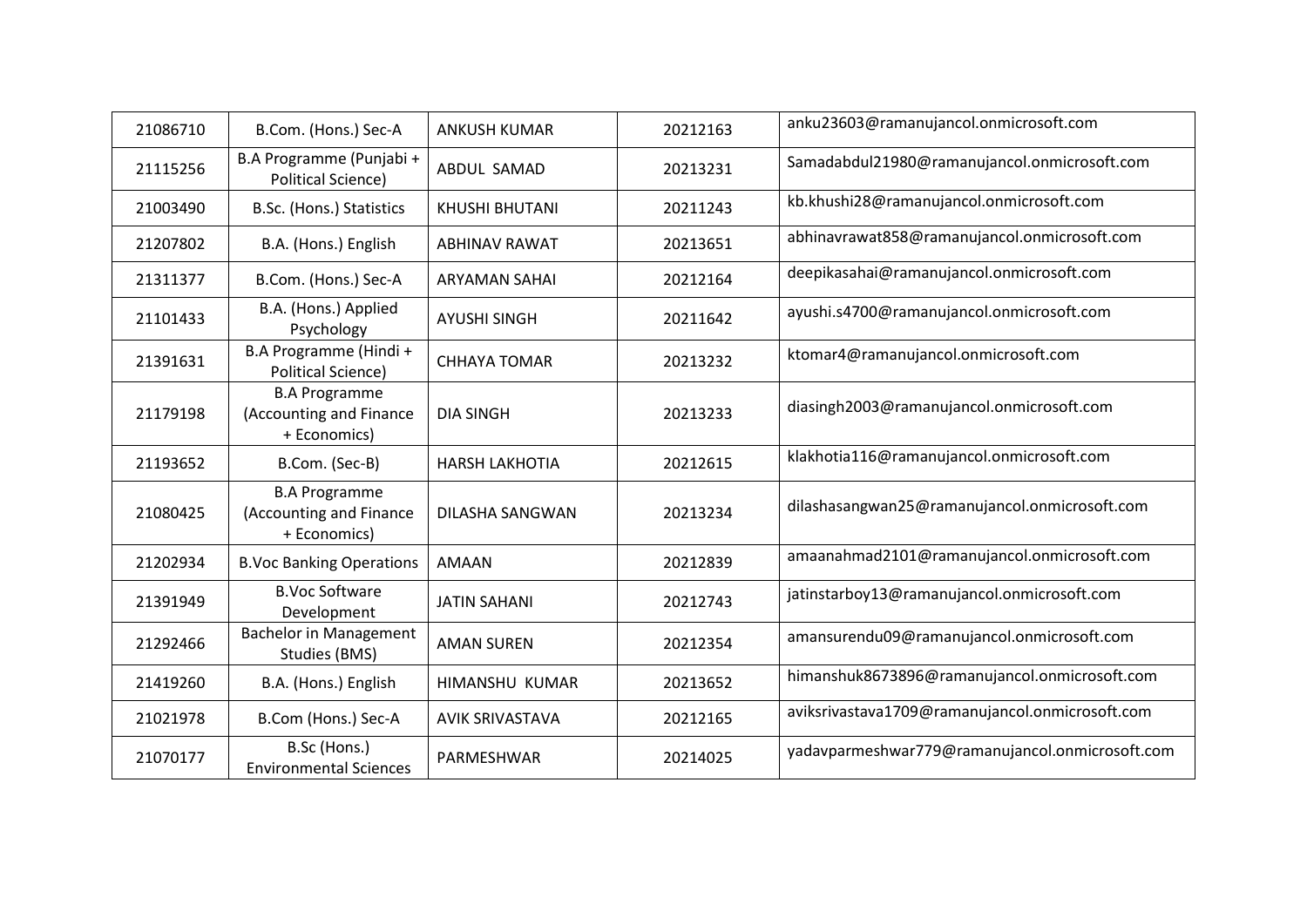| 21085435 | B.A. (Hons.) Applied<br>Psychology             | <b>DIVVYA KOHLI</b>                           | 20211643 | d3kohli@ramanujancol.onmicrosoft.com             |
|----------|------------------------------------------------|-----------------------------------------------|----------|--------------------------------------------------|
| 21187495 | B.A. (Hons.) Political<br>Science              | NAGMA PARVEEN                                 | 20213863 | parveenanas123@ramanujancol.onmicrosoft.com      |
| 21010339 | <b>B.Sc (Hons.) Statistics</b>                 | RASHIKA ARORA                                 | 20211244 | rashikarora1306@ramanujancol.onmicrosoft.com     |
| 21033129 | B.A. (Hons.) Political<br>Science              | <b>NITYA VATS</b>                             | 20213864 | vatsnitya09@ramanujancol.onmicrosoft.com         |
| 21025277 | <b>Bachelor in Management</b><br>Studies (BMS) | DEBA PRASAD KIRTANIA                          | 20212355 | tapanidhik@ramanujancol.onmicrosoft.com          |
| 21097301 | B.Com (Hons.) Sec-A                            | DEEPANSHI BANSAL                              | 20212166 | Deepanshibansal0602@ramanujancol.onmicrosoft.com |
| 21208585 | <b>Bachelor in Management</b><br>Studies (BMS) | <b>GAURAANG GUPTA</b>                         | 20212356 | gauraang27@ramanujancol.onmicrosoft.com          |
| 21428056 | B.A. (Hons.) Philosophy                        | LAVISH PANWAR                                 | 20211851 | dharmendrapanwar73@ramanujancol.onmicrosoft.com  |
| 21069349 | <b>B.Voc Banking Operations</b>                | <b>GOURAV KAPOOR</b>                          | 20212840 | kapoorgourav525@ramanujancol.onmicrosoft.com     |
| 21384657 | B.Com (Hons.) Sec-A                            | <b>DISHANT CHOUDHARY</b>                      | 20212167 | r9837124878@ramanujancol.onmicrosoft.com         |
| 21269703 | B.Com. (Sec-B)                                 | <b>MANAS</b><br>PRABHANSHDEEP<br><b>SINGH</b> | 20212616 | manasprabhansh@ramanujancol.onmicrosoft.com      |
| 21004796 | B.A. (Hons.) Applied<br>Psychology             | <b>HARSHA VARIER</b>                          | 20211644 | harshavarier2003@ramanujancol.onmicrosoft.com    |
| 21388316 | <b>B.Voc Banking Operations</b>                | SRISHTI BIDHURI                               | 20212841 | srishtibidhuri037@ramanujancol.onmicrosoft.com   |
| 21066103 | B.Com. (Sec-B)                                 | <b>MEENAKSHI UPRETI</b>                       | 20212617 | meenakshiupreti04@ramanujancol.onmicrosoft.com   |
| 21418986 | B.Com (Hons.) Sec-A                            | <b>GUNNI</b>                                  | 20212168 | gunnichawla23@ramanujancol.onmicrosoft.com       |
| 21280226 | <b>Bachelor in Management</b><br>Studies (BMS) | <b>HARDIK GUPTA</b>                           | 20212357 | hardikg2508@ramanujancol.onmicrosoft.com         |
| 21373010 | B.Com (Hons.) Sec-A                            | <b>HRITIK KANOJIA</b>                         | 20212169 | kanojiahritik61@ramanujancol.onmicrosoft.com     |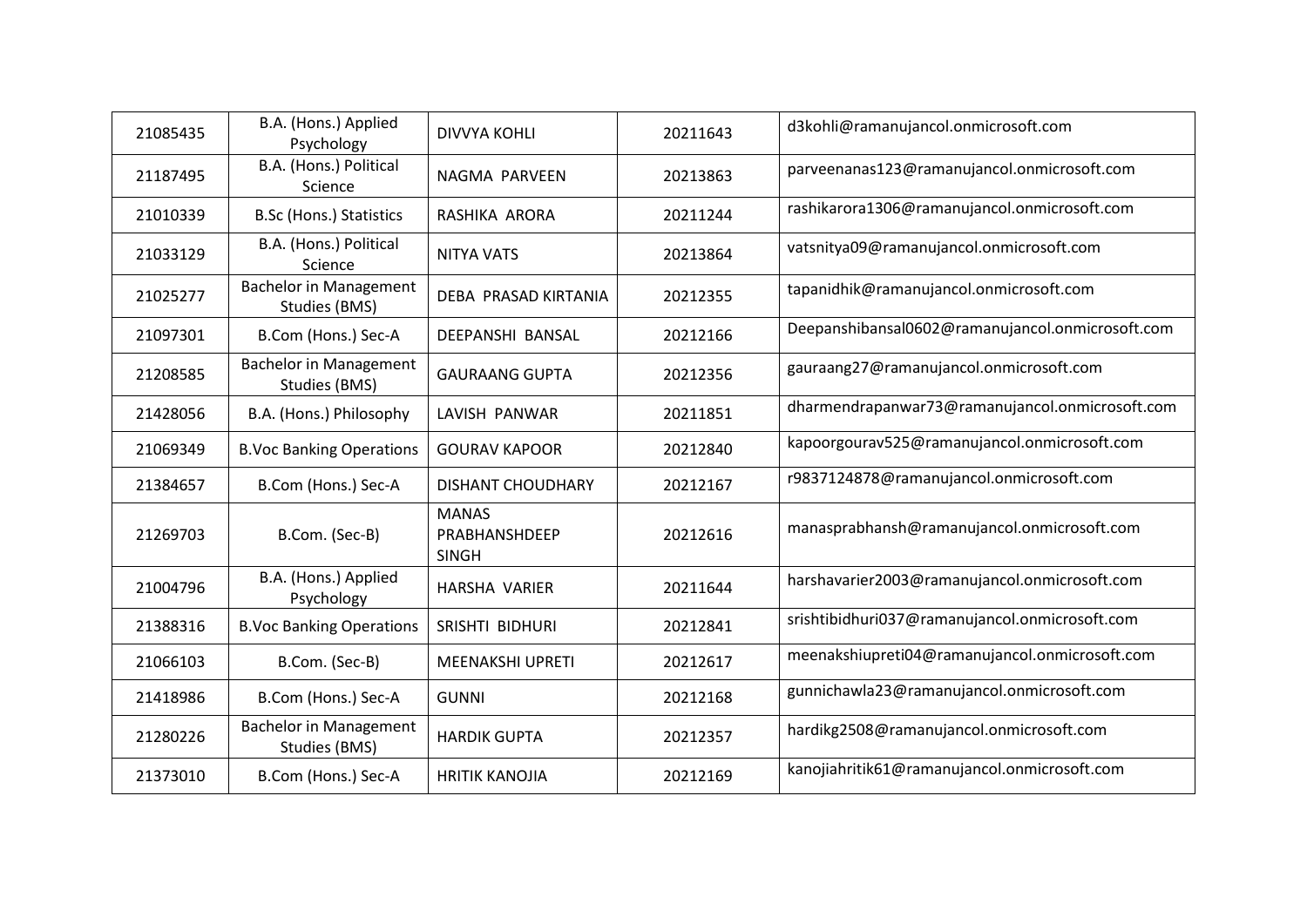| 21156660 | B.Com (Hons.) Sec-B                            | <b>JANVI</b>                            | 20212170 | janvilahoria@ramanujancol.onmicrosoft.com       |
|----------|------------------------------------------------|-----------------------------------------|----------|-------------------------------------------------|
| 21040412 | <b>Bachelor in Management</b><br>Studies (BMS) | <b>MANIT JAIN</b>                       | 20212358 | manitjainm1@ramanujancol.onmicrosoft.com        |
| 21360090 | <b>B.Sc (Hons.) Statistics</b>                 | <b>SHWETA SHARMA</b>                    | 20211245 | sharmashweta4193@ramanujancol.onmicrosoft.com   |
| 21045067 | <b>Bachelor in Management</b><br>Studies (BMS) | <b>NIKHIL GUPTA</b>                     | 20212359 | www.ngupta4@ramanujancol.onmicrosoft.com        |
| 21016033 | <b>Bachelor in Management</b><br>Studies (BMS) | PRIYANSHU PANDEY                        | 20212360 | priyanshu312pandey@ramanujancol.onmicrosoft.com |
| 21443752 | <b>Bachelor in Management</b><br>Studies (BMS) | <b>SACHIN NAINIWAL</b>                  | 20212361 | sachinnainiwal01@ramanujancol.onmicrosoft.com   |
| 21076257 | B.Com (Hons.) Sec-B                            | <b>JAYANT VINAIK</b>                    | 20212171 | jvinaik63@ramanujancol.onmicrosoft.com          |
| 21437997 | B.Com (Hons.) Sec-B                            | <b>KRISHI NIKUNJ SHAH</b>               | 20212172 | krishicutiepie99@ramanujancol.onmicrosoft.com   |
| 21045348 | B.Com (Hons.) Sec-B                            | <b>KUNAL SINGH</b>                      | 20212173 | raj.jyoti828@ramanujancol.onmicrosoft.com       |
| 21160581 | B.Com (Hons.) Sec-B                            | <b>MANSHI</b>                           | 20212174 | mmansibhankhar@ramanujancol.onmicrosoft.com     |
| 21140189 | B.Com (Hons.) Sec-B                            | <b>MANSI</b>                            | 20212175 | mansi020226@ramanujancol.onmicrosoft.com        |
| 21225524 | <b>B.Voc Banking Operations</b>                | <b>VANSHIKA VERMA</b>                   | 20212842 | verma.anoop1@ramanujancol.onmicrosoft.com       |
| 21355367 | <b>B.Voc Software</b><br>Development           | <b>NITIN</b>                            | 20212744 | nitin.dudi0505@ramanujancol.onmicrosoft.com     |
| 21267427 | <b>Bachelor in Management</b><br>Studies (BMS) | <b>SANISHT MUKESH</b><br><b>JAJORIA</b> | 20212362 | jajoriasanisht@ramanujancol.onmicrosoft.com     |
| 21037604 | B.Com (Hons.) Sec-B                            | <b>MD ALAM</b>                          | 20212176 | ak8851009@ramanujancol.onmicrosoft.com          |
| 21235823 | <b>B.Voc Software</b><br>Development           | PIYUSH YADAV                            | 20212745 | syadav01668@ramanujancol.onmicrosoft.com        |
| 21225402 | B.Com (Hons.) Sec-B                            | N SHRIKOTHAI                            | 20212177 | nshrikothai@ramanujancol.onmicrosoft.com        |
| 21359387 | <b>B.A Programme</b><br>(Economics +           | <b>GOPAL SHARMA</b>                     | 20213235 | sharmagopal8277@ramanujancol.onmicrosoft.com    |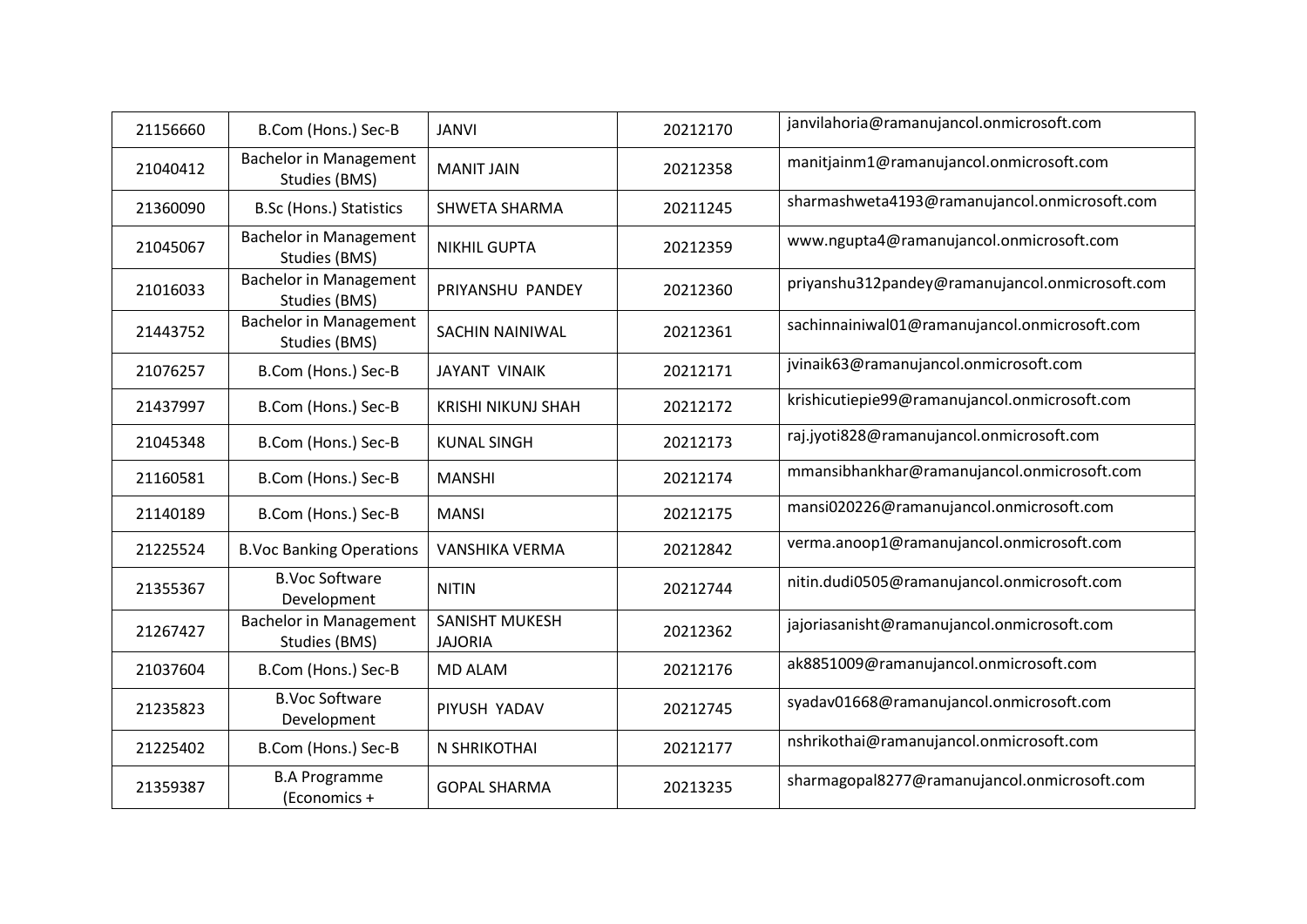|          | Entrepreneurship and<br><b>Small Business (ESB))</b>                                         |                                 |          |                                                          |
|----------|----------------------------------------------------------------------------------------------|---------------------------------|----------|----------------------------------------------------------|
| 21278480 | <b>B.Voc Software</b><br>Development                                                         | <b>RUPESH KUMAR</b>             | 20212746 | rupeshsinghofficial2003@ramanujancol.onmicrosoft.co<br>m |
| 21082638 | B.Com (Hons.) Sec-B                                                                          | <b>NIKHIL SINGH</b>             | 20212178 | ns6869827@ramanujancol.onmicrosoft.com                   |
| 21025189 | <b>B.Voc Software</b><br>Development                                                         | SANDEEP                         | 20212747 | sandeepkharival123@ramanujancol.onmicrosoft.com          |
| 21179729 | <b>B.Voc Banking Operations</b>                                                              | <b>VISHAL CHAUDHARY</b>         | 20212843 | chvishalbasist@ramanujancol.onmicrosoft.com              |
| 21401984 | <b>B.Voc Software</b><br>Development                                                         | <b>TRILOKI RAM</b>              | 20212748 | bhartisuman944@ramanujancol.onmicrosoft.com              |
| 21211026 | B.Com (Hons.) Sec-B                                                                          | <b>PRINCE KUMAR</b>             | 20212179 | princerai1312@ramanujancol.onmicrosoft.com               |
| 21373276 | <b>Bachelor in Management</b><br>Studies (BMS)                                               | <b>SANYA GUPTA</b>              | 20212363 | sanyagupta33@ramanujancol.onmicrosoft.com                |
| 21232656 | B.A. (Hons.) Applied<br>Psychology                                                           | SARVASHRESHTHA<br><b>SHARMA</b> | 20211645 | sarvashreshtha007@ramanujancol.onmicrosoft.com           |
| 21176152 | B.Com (Hons.) Sec-C                                                                          | <b>RONIT HARIT</b>              | 20212180 | Ronitharit01@ramanujancol.onmicrosoft.com                |
| 21241084 | B.A. (Hons.) English                                                                         | <b>ISHAAN SEHGAL</b>            | 20213653 | ishaansehgal4@ramanujancol.onmicrosoft.com               |
| 21041720 | B.A. (Hons.) Philosophy                                                                      | YASHI                           | 20211852 | yashisharma0777@ramanujancol.onmicrosoft.com             |
| 21128327 | <b>B.A Programme</b><br>(Economics +<br>Entrepreneurship and<br><b>Small Business (ESB))</b> | MD HAZIQUE                      | 20213236 | HAZIQUECHAUDHARY@ramanujancol.onmicrosoft.com            |
| 21016745 | B.A. (Hons.) Applied<br>Psychology                                                           | <b>SUHANI KUMAR</b>             | 20211646 | suhanikumar911@ramanujancol.onmicrosoft.com              |
| 21356098 | B.Sc (Hons.) Mathematics                                                                     | <b>FAIZAN AHMAD</b>             | 20211093 | fazalfaiz31@ramanujancol.onmicrosoft.com                 |
| 21343137 | B.Com (Hons.) Sec-C                                                                          | <b>SAKSHI</b>                   | 20212181 | dwivedisakshi877@ramanujancol.onmicrosoft.com            |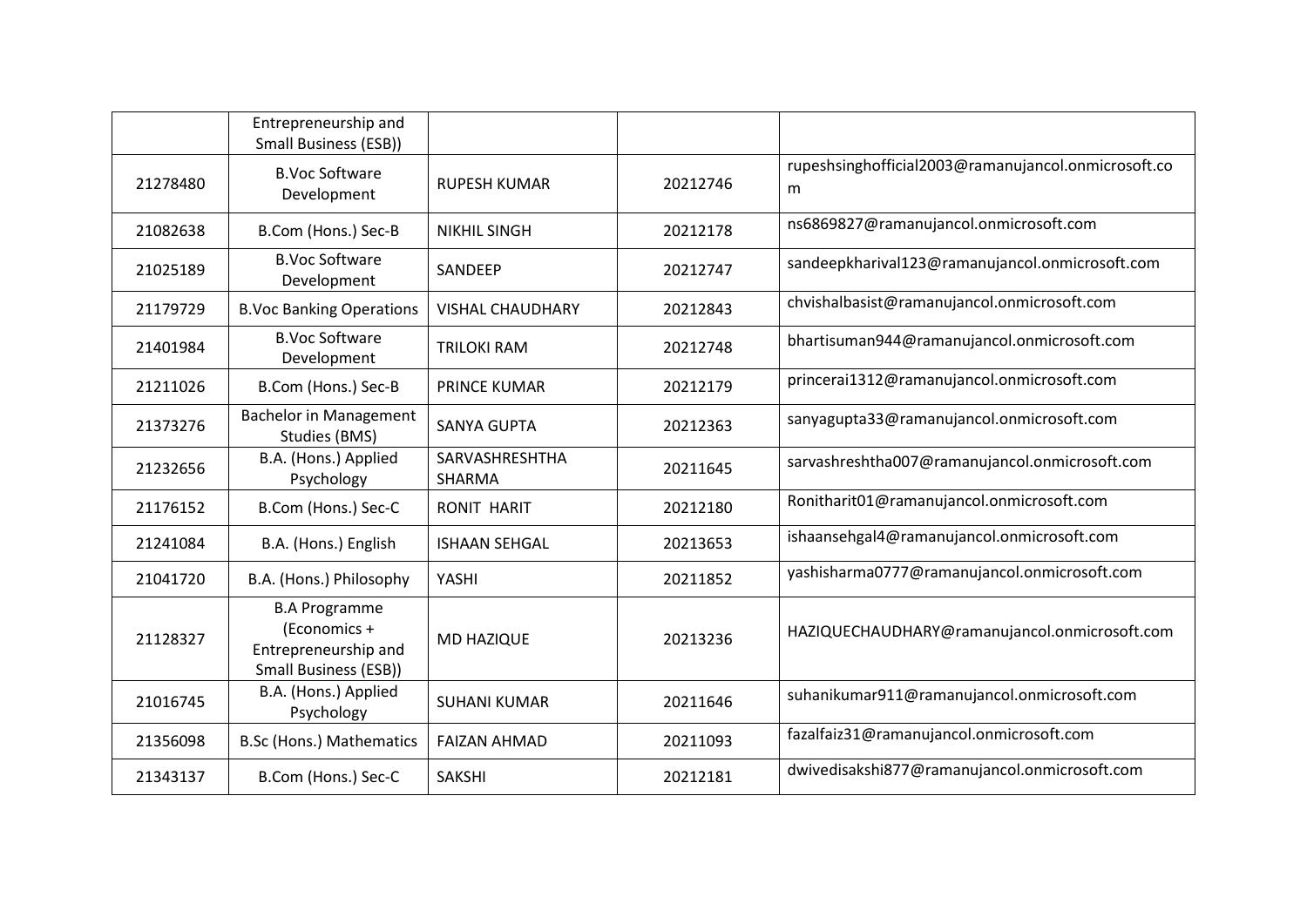| 21229307 | B.Com (Hons.) Sec-C                                   | SANJHI CHAPLOT                  | 20212182 | sanjhichaplot10@ramanujancol.onmicrosoft.com        |
|----------|-------------------------------------------------------|---------------------------------|----------|-----------------------------------------------------|
| 21205215 | B.Sc (Hons.)<br><b>Environmental Sciences</b>         | RUDRAKSH KASANA                 | 20214026 | kasanarudraksh@ramanujancol.onmicrosoft.com         |
| 21141353 | B.Com (Hons.) Sec-C                                   | SANNIDHI AGARWAL                | 20212183 | sannidhi.exams@ramanujancol.onmicrosoft.com         |
| 21052708 | B.A Programme (History +<br><b>Political Science)</b> | <b>MOHIT</b>                    | 20213237 | mohitsingh16022003@ramanujancol.onmicrosoft.com     |
| 21004586 | B.A. (Hons.) Economics                                | <b>SNEHA GUPTA</b>              | 20212926 | snehagupta91905@ramanujancol.onmicrosoft.com        |
| 21099363 | <b>Bachelor in Management</b><br>Studies (BMS)        | <b>SNEHAL SUBUDHI</b>           | 20212364 | snehal.subudhi@ramanujancol.onmicrosoft.com         |
| 21155850 | B.Com (Hons.) Sec-C                                   | <b>SRISHTI GUPTA</b>            | 20212184 | guptasrishti189@ramanujancol.onmicrosoft.com        |
| 21319726 | B.A. (Hons.) Applied<br>Psychology                    | <b>TANYA KAUR SAHDEV</b>        | 20211647 | Xiictanyakaursahdevbis@ramanujancol.onmicrosoft.com |
| 21026485 | B.Com (Hons.) Sec-C                                   | <b>TAMIS KAUSHAL</b>            | 20212185 | addykaushal8@ramanujancol.onmicrosoft.com           |
| 21100237 | B.A. (Hons.) Applied<br>Psychology                    | <b>UDITA KALRA</b>              | 20211648 | uditakalra33@ramanujancol.onmicrosoft.com           |
| 21081448 | B.Com (Hons.) Sec-C                                   | <b>TEZAL GUPTA</b>              | 20212186 | atc.tezalgupta@ramanujancol.onmicrosoft.com         |
| 21009211 | <b>B.Voc Banking Operations</b>                       | <b>VISHAL GUPTA</b>             | 20212844 | vishalgupta8724@ramanujancol.onmicrosoft.com        |
| 21421606 | <b>B.Voc Software</b><br>Development                  | <b>UMAR ARIF</b>                | 20212749 | mohammadumararif@ramanujancol.onmicrosoft.com       |
| 21403346 | <b>Bachelor in Management</b><br>Studies (BMS)        | <b>VISHESH K</b><br>SURYAVANSHI | 20212365 | visheshsuryavanshi111@ramanujancol.onmicrosoft.com  |
| 21366421 | B.A Programme (History +<br><b>Political Science)</b> | NIKHIL BHOGAL                   | 20213238 | bhogalnikhil2000@ramanujancol.onmicrosoft.com       |
| 21295639 | B.A. (Hons.) English                                  | <b>SHIFA ALI</b>                | 20213654 | shifaali038@ramanujancol.onmicrosoft.com            |
| 21314459 | B.Sc (Hons.) Mathematics                              | <b>KALYANI KUMARI</b>           | 20211094 | kalyanithakur650@ramanujancol.onmicrosoft.com       |